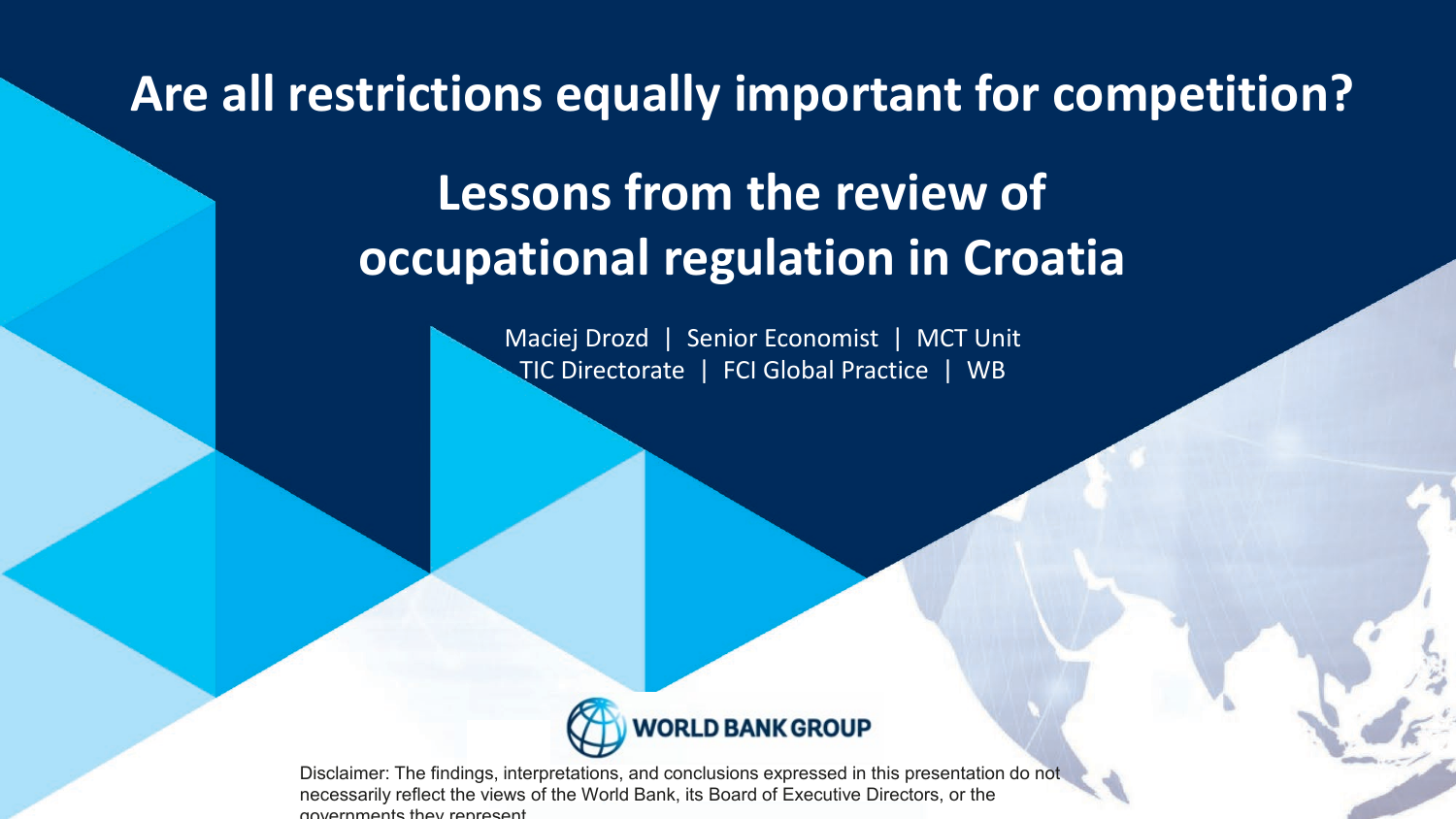

#### **Summary**

- A recent review of occupational regulation in Croatia shows that **not all regulatory restrictions are equally important**:
	- Absolute and relative bans on entry, such as monopoly rights or restrictions on number of providers, stand out among entry restrictions.
	- Price controls as well as restrictions on advertising stand out among conduct restrictions.
- **PMR is a useful screening tool** that does not replace in-depth review of market characteristics and government interventions:
	- As the case of tax advisors in Croatia shows, other restrictions such as excessive qualification requirements can also constrain competition in major ways.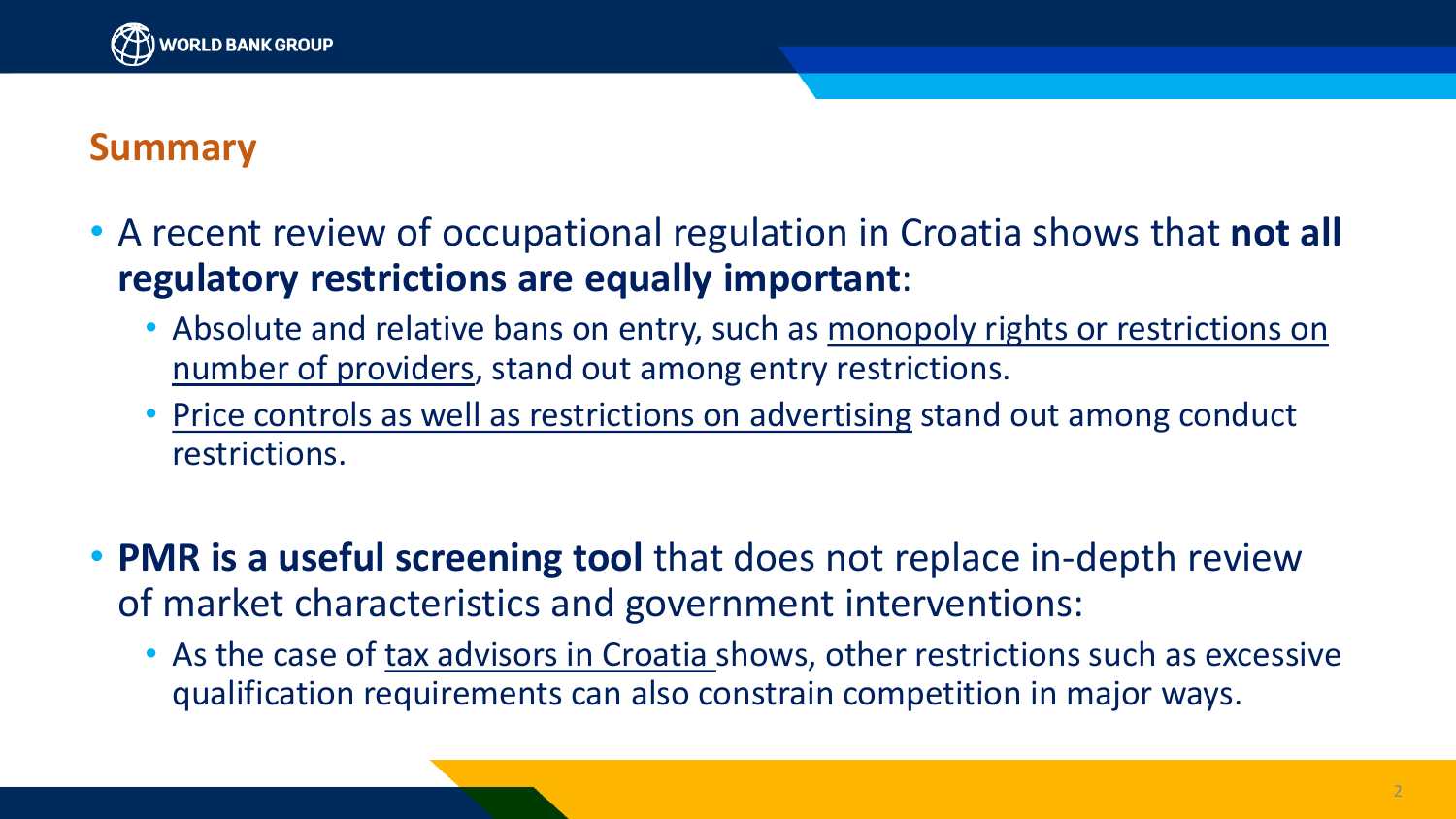

#### **Background**

- According to 2016 World Bank research, Croatia could gain more than **5% in total factor productivity** if it removed regulatory barriers to competition in services sectors.
- OECD PMR indicators (2013 vintage) identified professional services as key area for reform.
- EC data also indicated **potential for reforms in professional services**:
	- 31% of Croatian workers in regulated professions vs 22% in the EU (2016)
	- Around 300 regulated professions compared to average of around 200 in EU countries (2018)
	- Requirements stricter in Croatia than rest of EU in 6 out of 7 professions benchmarked by the EC (2018)
- The Government of Croatia requested **technical assistance from World Bank** in reforming occupational regulation.
- Jointly with the Government, the World Bank prioritized **10 groups of professions** for in-depth review and recommended changes in 19 laws and 52 by-laws.
- The Government of Croatia implemented **reforms in 5 professions** and plans additional reforms.
- Technical assistance delivered as part of the **Structural Reform Support Program of the European Commission.**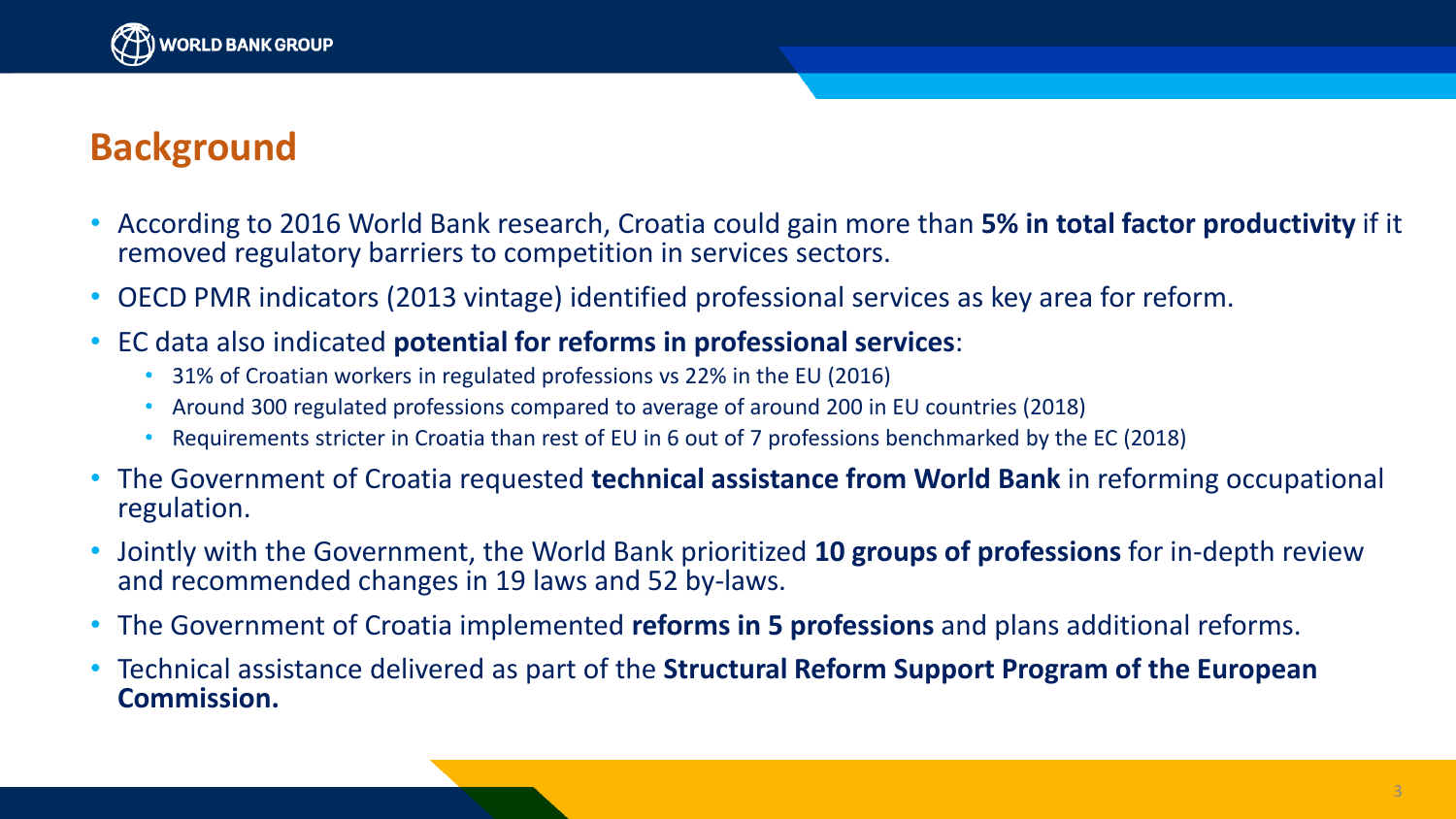

#### **Scope**

#### PMR professions

- Attorneys (1 regulated profession in Croatia)
- Notaries (1 reg. profession in Croatia)
- Architects (1 reg. profession in Croatia)
- Engineers (9 reg. professions in Croatia)
- Accountants (not licensed in Croatia)
- Real estate agents (not prioritized in Croatia)



#### Additional professions

Selected based on economic relevance, restrictiveness, and feasibility of reforms.

- Tax advisors (1 reg. profession in Croatia)
- Land surveyors (3 reg. professions in Croatia)
- Tourism professions (3 reg. professions in Croatia)
- Pharmacists (2 reg. professions in Croatia)
- Physiotherapists (3 reg. professions in Croatia)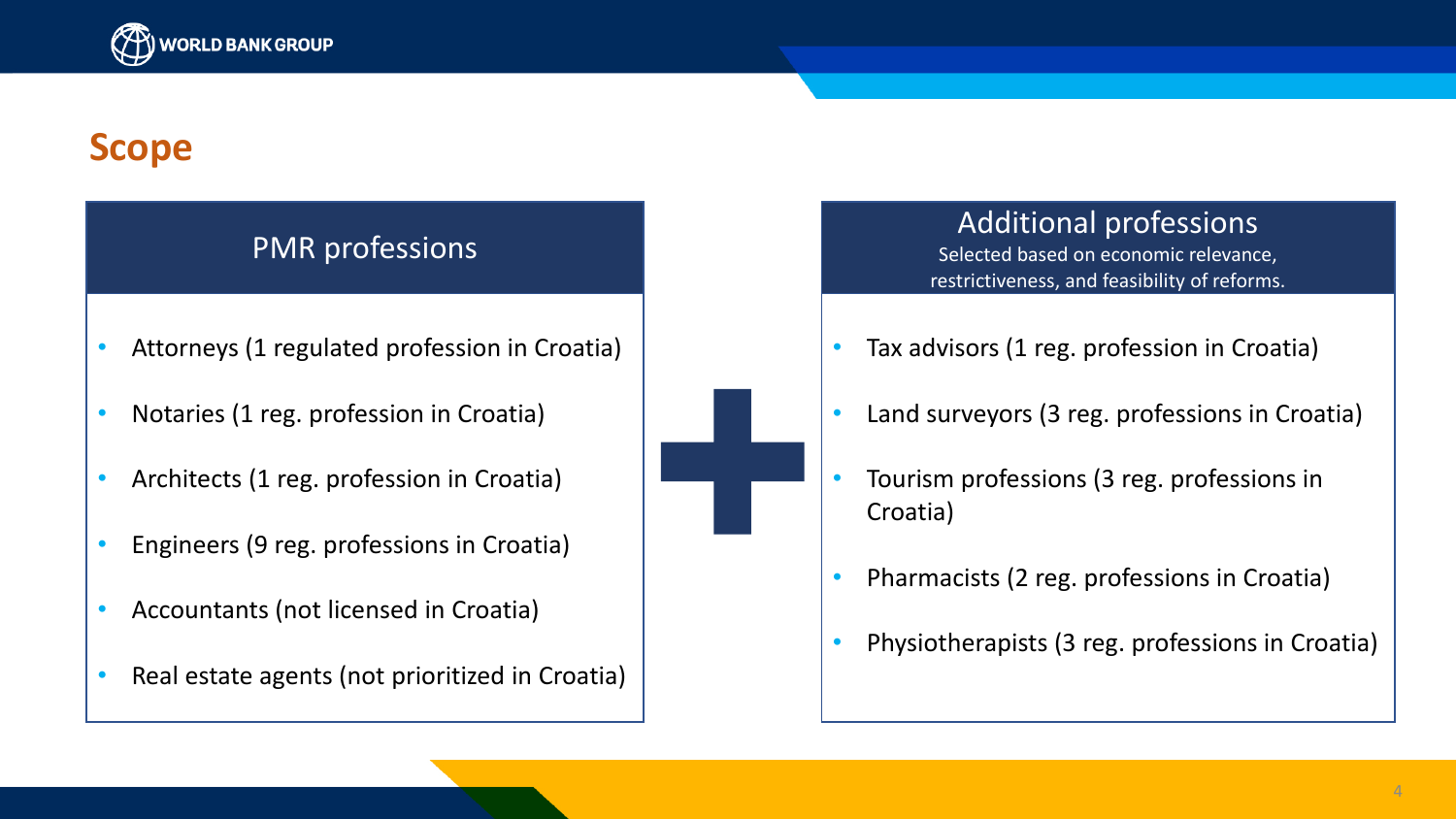

### **Methodology**

- Motivation: need to distinguish "key" restrictions for competition
	- Regulatory reviews frequently scan product market regulations for "restrictions" (regulatory requirements that restrict competition)
	- Some restrictions constrain market directly while others have more nuanced impact on markets (e.g., price ceiling below or above equilibrium price)
	- Impact expected to depend on local supply and demand conditions and type of regulation
- Approach: comparing relevance of different restriction types across professional services
	- Step 0: Scanning market regulations and long-listing restrictions for each professional service (~500 anti-competitive provisions)
	- Step 1: Classifying ~50 main restrictions based on market effect for each professional service
	- Step 2: Distinguishing between restrictions that are binding for market vs other restrictions for each professional service
	- Step 3: Aggregating and comparing relevance of different restriction types across professional services
- Scope: 10 services provided by licensed professionals in Croatia that were subject to review of occupational regulation
- Qualitative analysis due to data limitations: desk research, interviews with market participants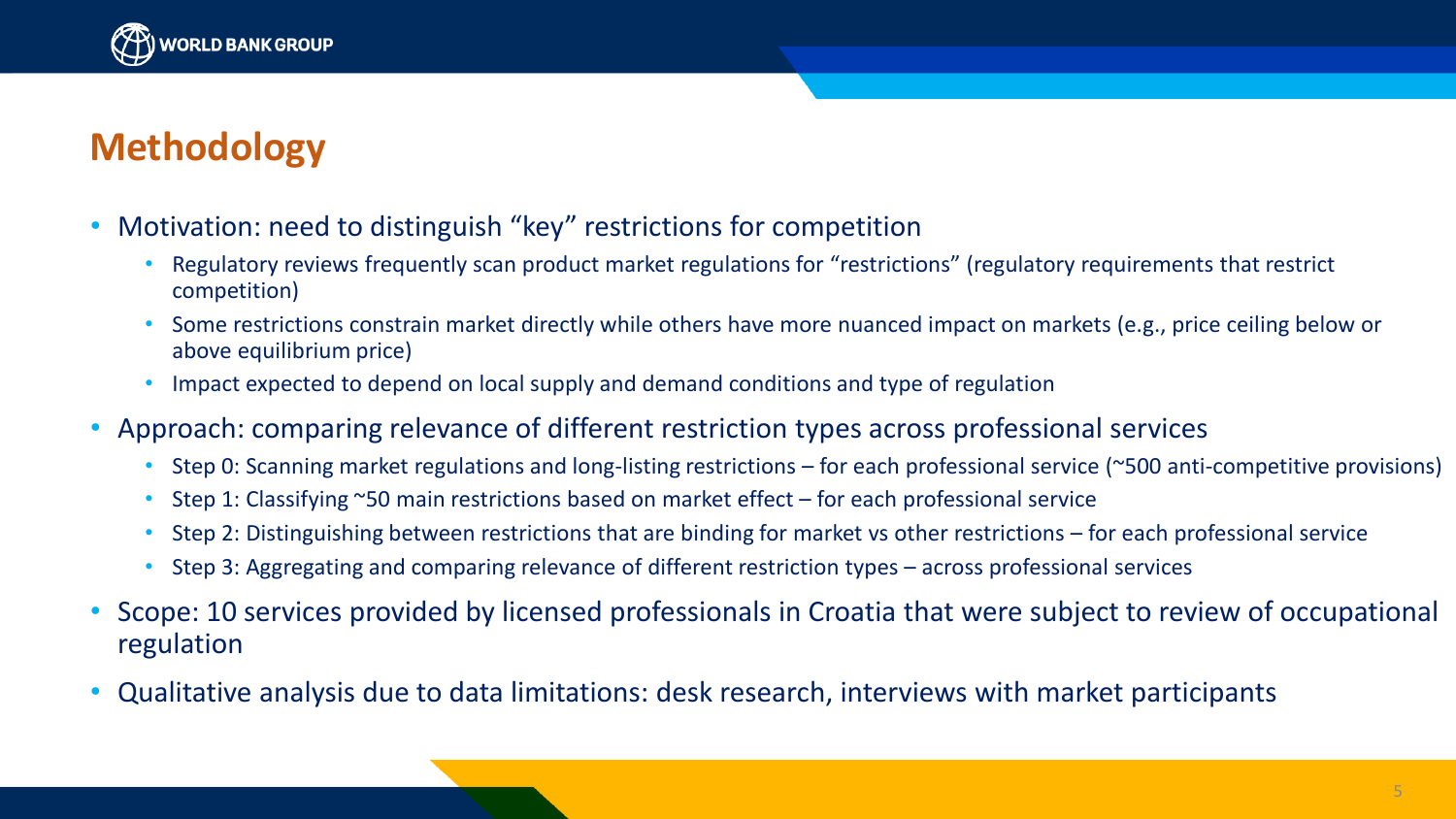

#### **Classification of restrictions based on market effect**

| Types of restrictions based on market effect                    |                                                                                                          | <b>Examples of restrictions</b>                                                                  |
|-----------------------------------------------------------------|----------------------------------------------------------------------------------------------------------|--------------------------------------------------------------------------------------------------|
| Level 1                                                         | Level 2                                                                                                  | In professional services in Croatia                                                              |
|                                                                 | Rules that limit entry or reinforce dominance Monopoly rights and absolute/relative ban for<br>entry     | Restrictions on number of providers, exclusive rights,<br>temporary/geographic exclusivity, etc. |
|                                                                 | Incumbents participate in entry/exit decisions                                                           | Mandatory membership in professional chamber                                                     |
|                                                                 | <b>Excessive licensing requirements</b>                                                                  | <b>Excessive qualification requirements</b>                                                      |
| Rules that facilitate collusion or increase<br>costs to compete | Price controls                                                                                           | Prices mandated by gov't or chamber                                                              |
|                                                                 | Restrictions on products/services type, location,<br>distribution, etc.                                  | Restrictions on advertising                                                                      |
|                                                                 | Other restrictions                                                                                       | Involvement of professional association in business<br>decisions                                 |
| Rules that discriminate and protect vested<br><i>interests</i>  | Discriminatory or discretionary application of rules Preferences for domestic providers<br>and standards |                                                                                                  |

Source: World Bank Group Markets & Competition Policy Assessment Tool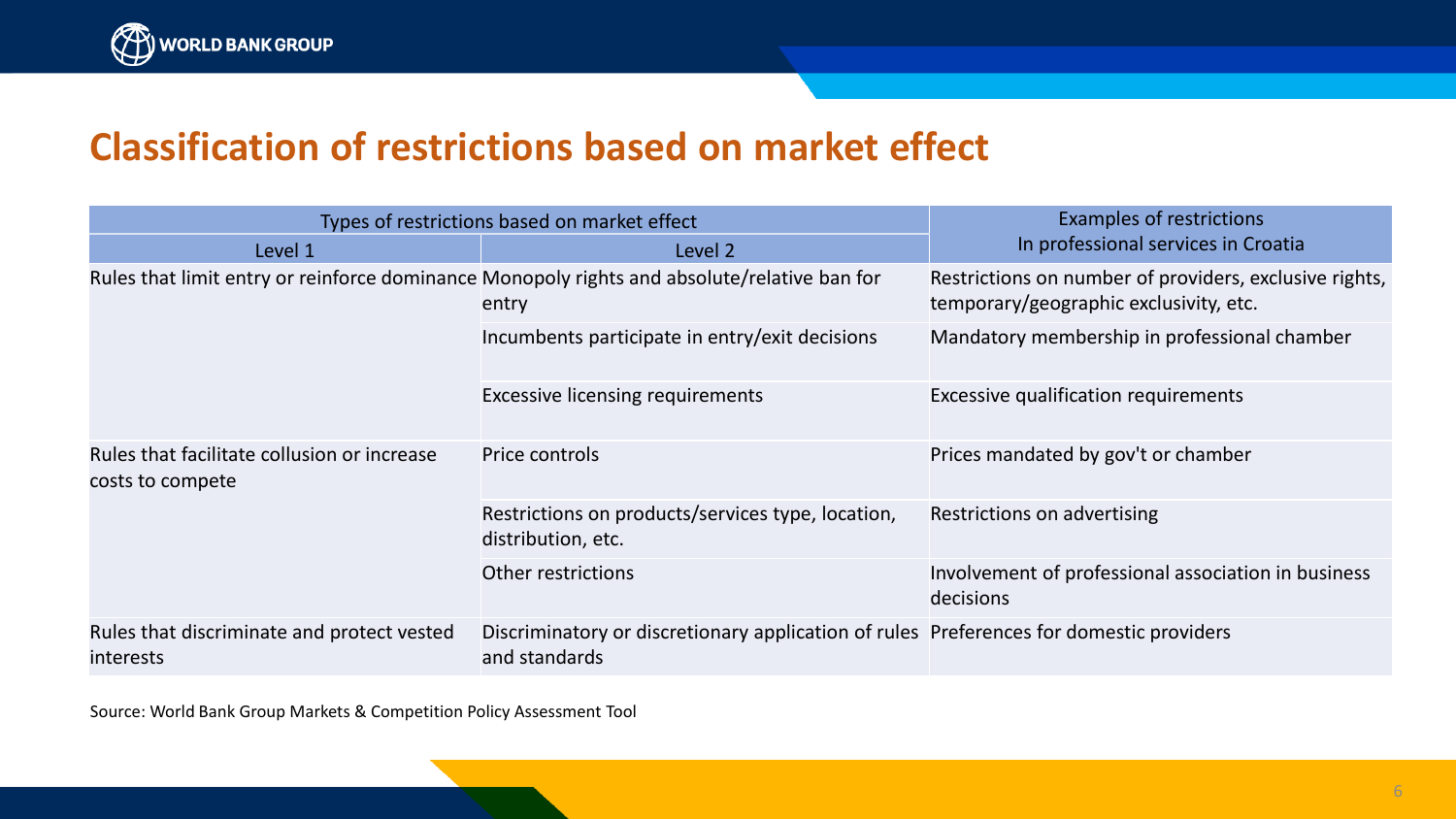

#### **Results**



#### $\blacksquare$  Key restrictions  $\blacksquare$  Other restrictions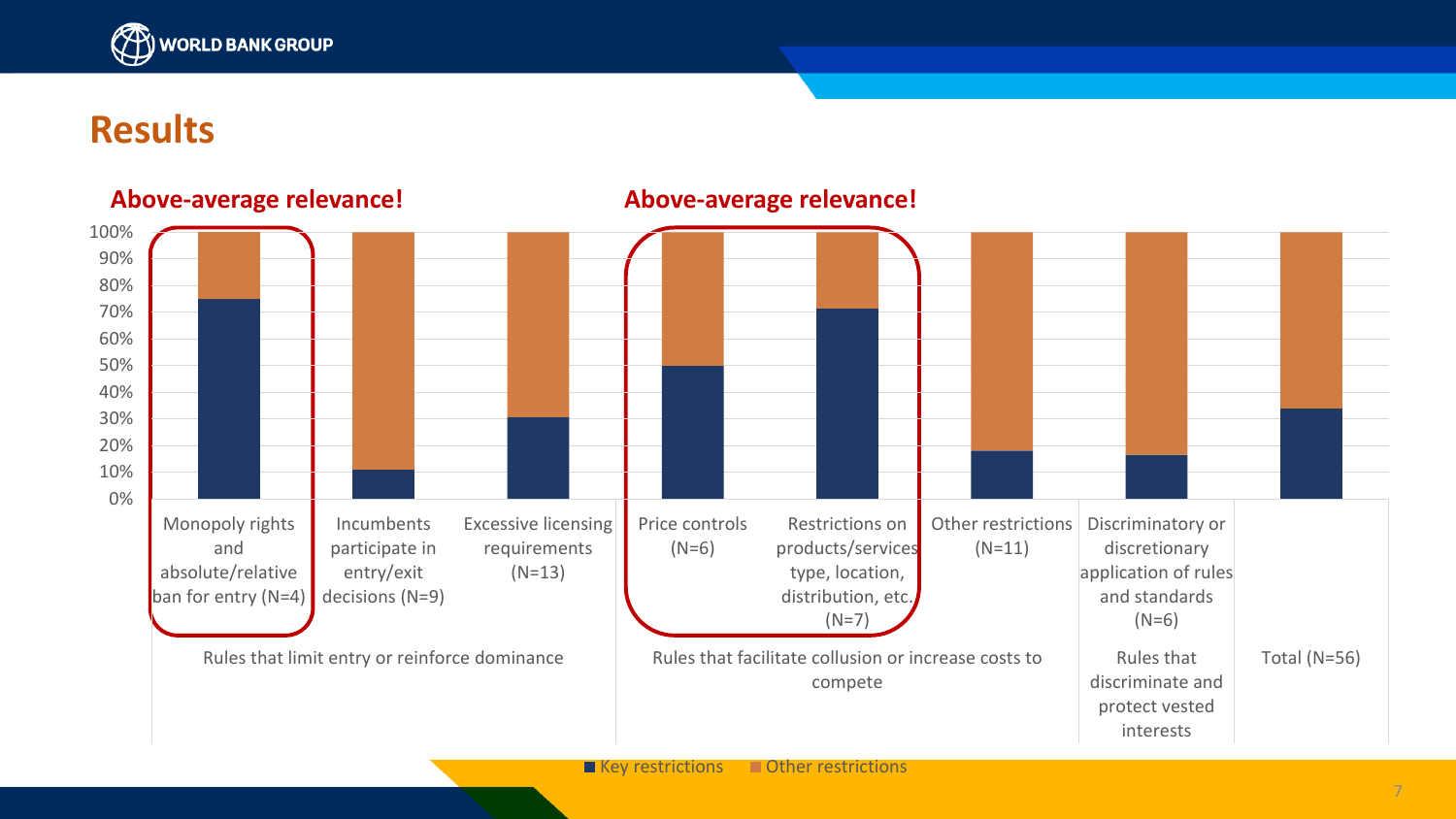

#### **Some Caveats**

- **While some restrictions may be systematically less relevant for market outcomes, they can be still very important in specific market.**
- For instance, excessive qualification requirements can determine how markets for professional services function.
- Application to professional services: auditors and tax advisors in Croatia
	- In the case of both professions Croatia has significantly more stringent entry requirements than EU countries:
		- Auditors: 3-4 years difference in minimum time to qualify in Croatia vs EU Audit Directive.
		- Tax advisors: 2-4 years difference in minimum time to qualify in Croatia vs EU average
	- The supply for audit services is well developed while the supply of specialized tax advisory services is lagging behind.
		- Auditors: There were around 20 auditors per 100,000 inhabitants in Croatia, below the EU average of 40 but above the levels in France or Germany.
		- Tax advisors: There were 2 tax advisors per 100,000 inhabitants in Croatia, the lowest level of all EU member states which regulate this profession (next-ranked Slovakia has 14 tax advisors per 100,000 inhabitants).
	- According to market participants the lengthy qualification period is more of a binding constraint for the development of the tax advisory market:
		- There is currently no critical mass of buyers for specialized services to receive the quality signal that demanding qualification requirements could send ...
		- … while at the same time demanding qualification requirements and limited demand deter new entrants from becoming licensed tax advisors and developing the market.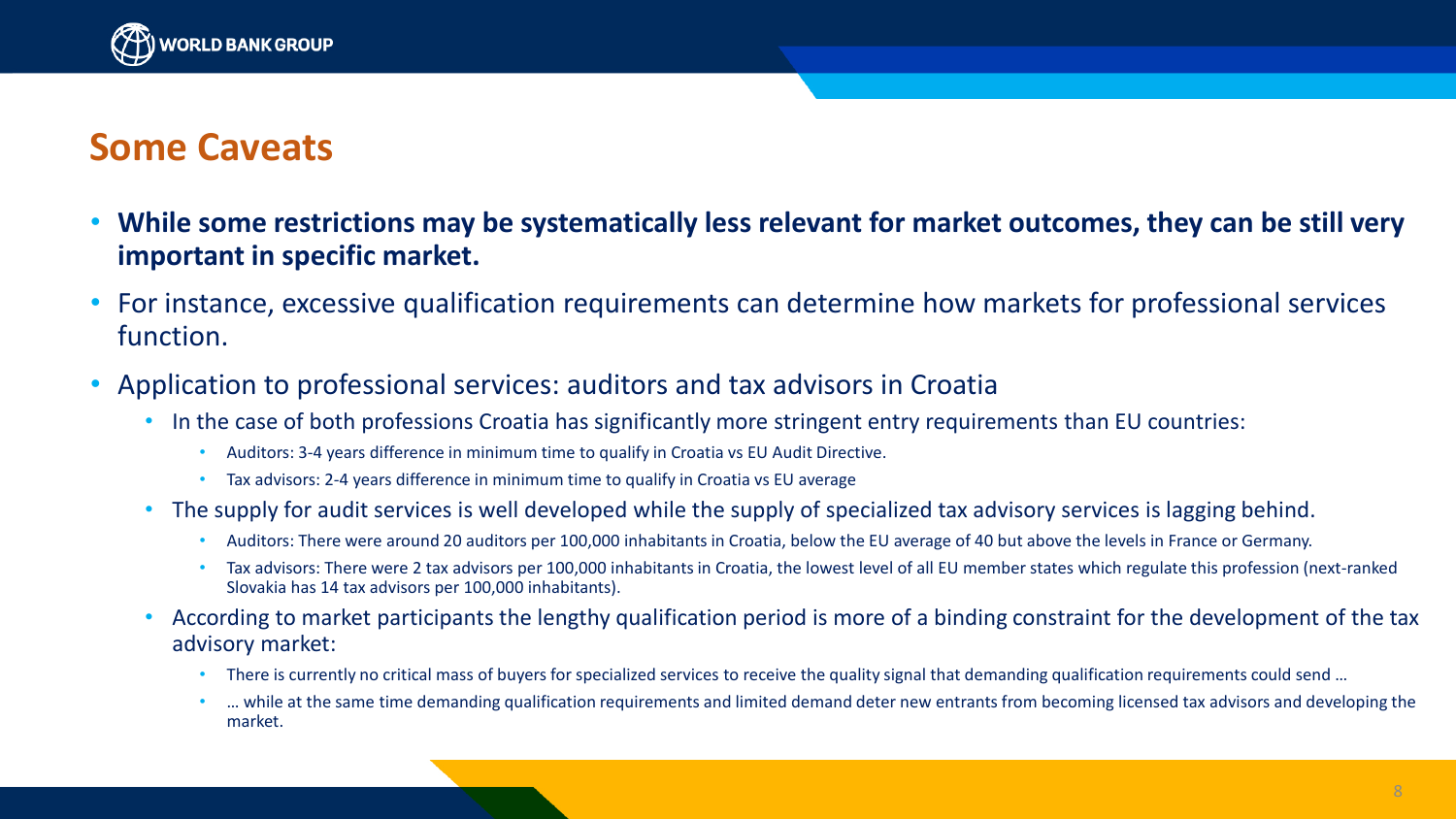

## **Summary (repeated)**

- A recent review of occupational regulation in Croatia shows that **not all regulatory restrictions are equally important**:
	- Absolute and relative bans on entry, such as restrictions on number and location of providers, and far-reaching exclusive rights, stand out among entry restrictions.
	- Price and quantity restrictions as well as restrictions on advertising stand out among conduct restrictions.
- **PMR is a useful screening tool** that does not replace in-depth review of market characteristics and government interventions.
	- As the case of tax advisors in Croatia shows, other restrictions such as excessive qualification requirements can also constrain competition in major ways.